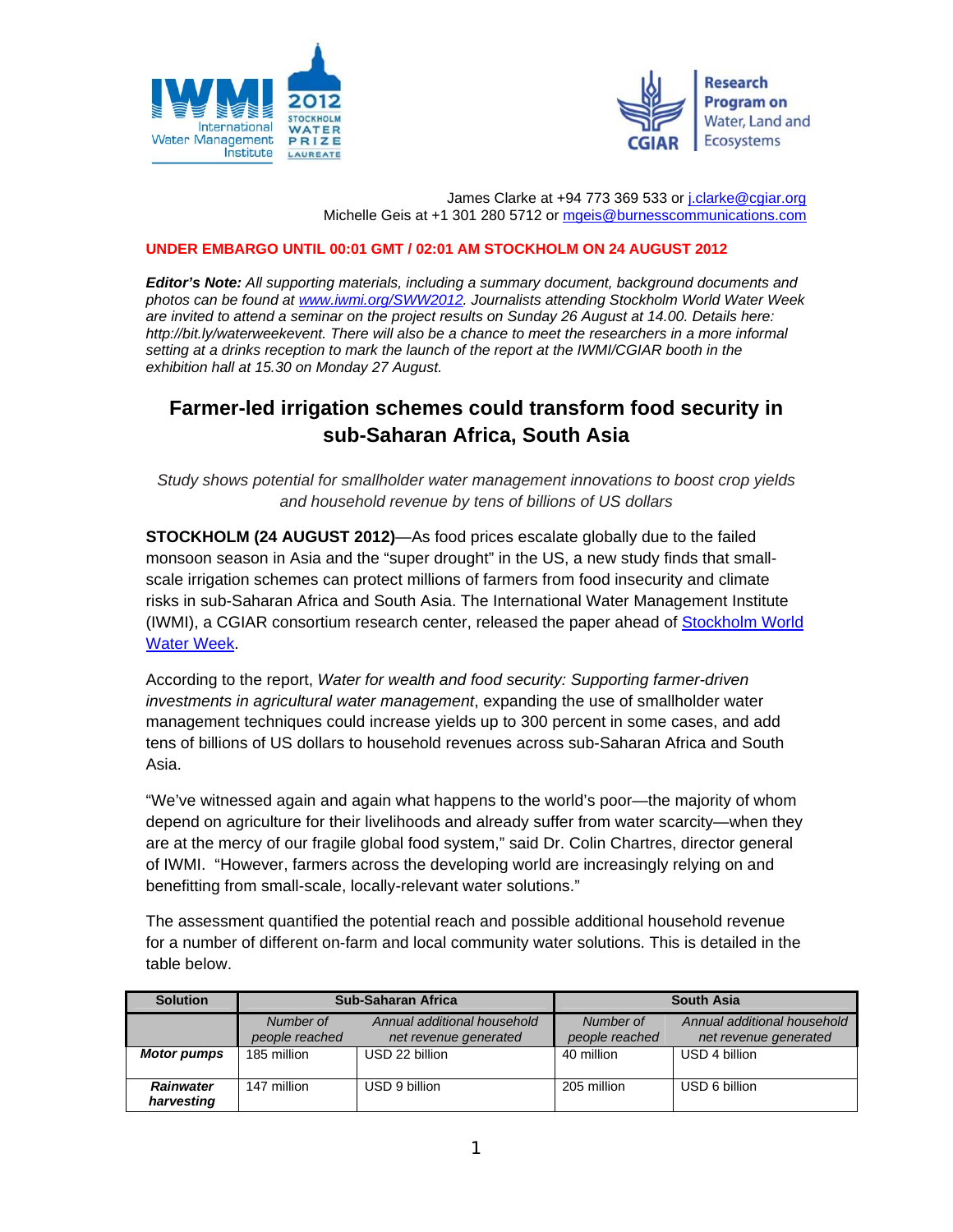| <b>Small</b>    | 369 million | USD 20 billion | N/A        | N/A           |
|-----------------|-------------|----------------|------------|---------------|
| reservoirs      |             |                |            |               |
| <b>Rural</b>    | N/A         | N/A            | 34 million | USD 4 billion |
| electrification |             |                |            |               |
| Communally-     | 113 million | USD 14 billion | N/A        | N/A           |
| managed river   |             |                |            |               |
| diversions      |             |                |            |               |

The three-year AgWater Solutions Research Initiative unearthed for the first time the scale at which enterprising smallholder farmers themselves are driving this revolution by using their own resources innovatively rather than waiting for water to be delivered.

"We were amazed at the scale of what is going on," said IWMI's Meredith Giordano, who coordinated the initiative. "Despite constraints, such as high upfront costs and poorly developed supply chains, small-scale farmers across Africa and Asia have moved ahead using their own resources to finance and install irrigation technologies. It's clear that farmers themselves are driving this trend."

In Ghana, for instance, small private irrigation schemes already employ 45 times more individuals and cover 25 times more land than public irrigation schemes. The majority of farmers, who said they presently use buckets or rely on rain-fed cultivation, expressed the strong desire to buy a motorized pump, but lacked resources, knowledge or access to suppliers to do so.

Partners in the AgWater collaboration believe the implications of the work could be profound, especially for donors and private investors committed to boosting incomes and livelihoods in the world's poorest countries by improving farmer access to water resources.

The research—a collaborative effort involving several international and national partners and funded by the Bill & Melinda Gates Foundation—provides the best evidence to-date on the scale and potential economic benefits of smallholder water management in sub-Saharan Africa and South Asia.

Water is a major constraint on food production for millions of smallholder farmers. While water resources are often sufficient, farmers lack the means to harvest it, which limits crop production to the rainy season and diminishes income opportunities.

Of sub-Saharan Africa's abundant renewable water resources, the UN Food and Agriculture Organization reported that only 3 percent are withdrawn for agriculture. Approximately 4 percent of arable land is equipped for irrigation, of which less than 6 percent is serviced by groundwater.

Experts believe that improving water management capabilities could unleash smallholder farming and it could become a major driver of economic growth, poverty reduction and food security.

One example of an innovative farmer is Purushottam Patel, in Gujarat, India. He uses the dung from his eight cows to generate biogas. This fuel is then fed to a pump that runs partly on diesel and partly on gas. The novel arrangement has saved him USD 400 per year in fuel costs. It also has improved the water supply for his farm, which has enabled him to double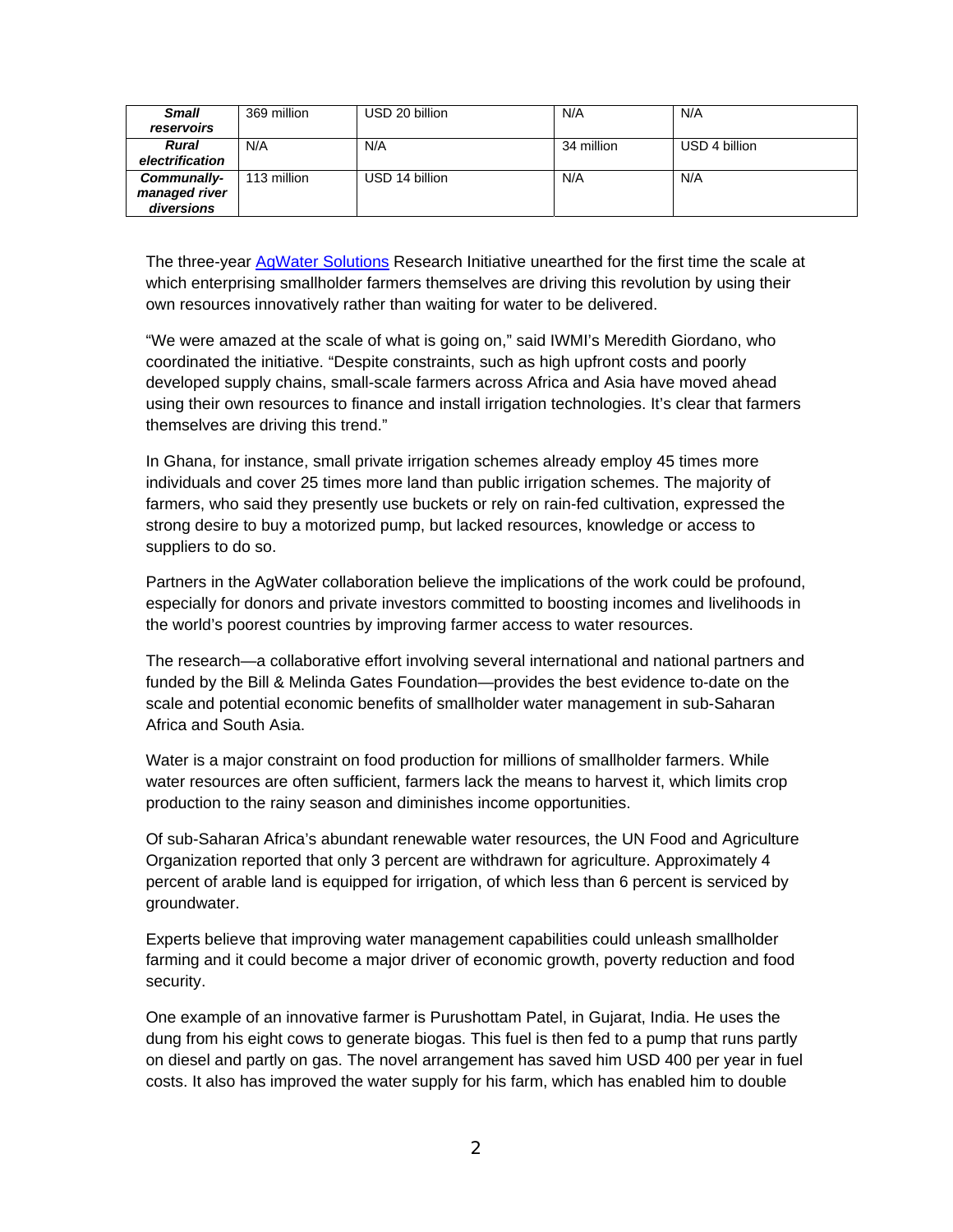his crop production. Mr Patel now sells water to adjacent farms—further enhancing local food production.

"The technologies for smallholder water management are already with us," says Giordano. "Cheap pumps and new ways of powering them are transforming farming and boosting incomes all over Africa and Asia. Simple tools for drilling wells and capturing rainwater have enabled many farmers to produce more crops in the dry season, hugely boosting their incomes."

There are risks to unchecked expansion of smallholder water management, however. The poorest farmers, especially women, still struggle to find the resources needed to access new technologies, which may lead to greater inequities. And if farmers engage in a water free-forall, supplies in some areas could dwindle past sustainable levels.

AgWater partners believe new institutional arrangements are needed to address these challenges. They also are focusing on innovative business models that could help improve water access, such as *pump-on-a-bike* hire schemes, where cycling entrepreneurs tour rural areas, renting out pumps strapped to their bicycles.

The research has already influenced government policy in at least two places. In West Bengal, India, the state government has removed small pump licenses and introduced a flat electrical connection fee for farmers in water-abundant areas to encourage smallholders to use the available water to boost agricultural productivity. In Tanzania, the project research has also been a factor in the government's decision to increase national investment in agriculture by USD 6 million.

"There are huge investment opportunities for unlocking the potential of this farmer-led approach," says Chartres. "AgWater Solutions has identified where investments can be targeted for maximum impact at the country, state and local level. We now know which 'levers' need to be pulled to capitalize on the up-swell of farmer-led innovations."

###

The research partners were the Stockholm Environment Institute, the International Food Policy Research Institute, iDE, the Food and Agriculture Organization of the United Nations and CH2MHill. In-country collaborative partners included the Direction des Amenagements et du Developpement de l'Irrigation (DADI), Ministry of Agriculture, Burkina Faso; Ghana Irrigation Development Authority; Ministry of Food and Agriculture; Ministry of Agricultural and Rural Development, Ethiopia; Centre for Advanced Research & Development, Bhopal, India; Rajarhat PRASARI, West Bengal, India; Ministry of Agriculture, Food Security and Cooperatives, Tanzania; and the Department of Agriculture, Zambia.

*More information on the program can be found at www.iwmi.org/campaigns/agwater* 



**Led by**